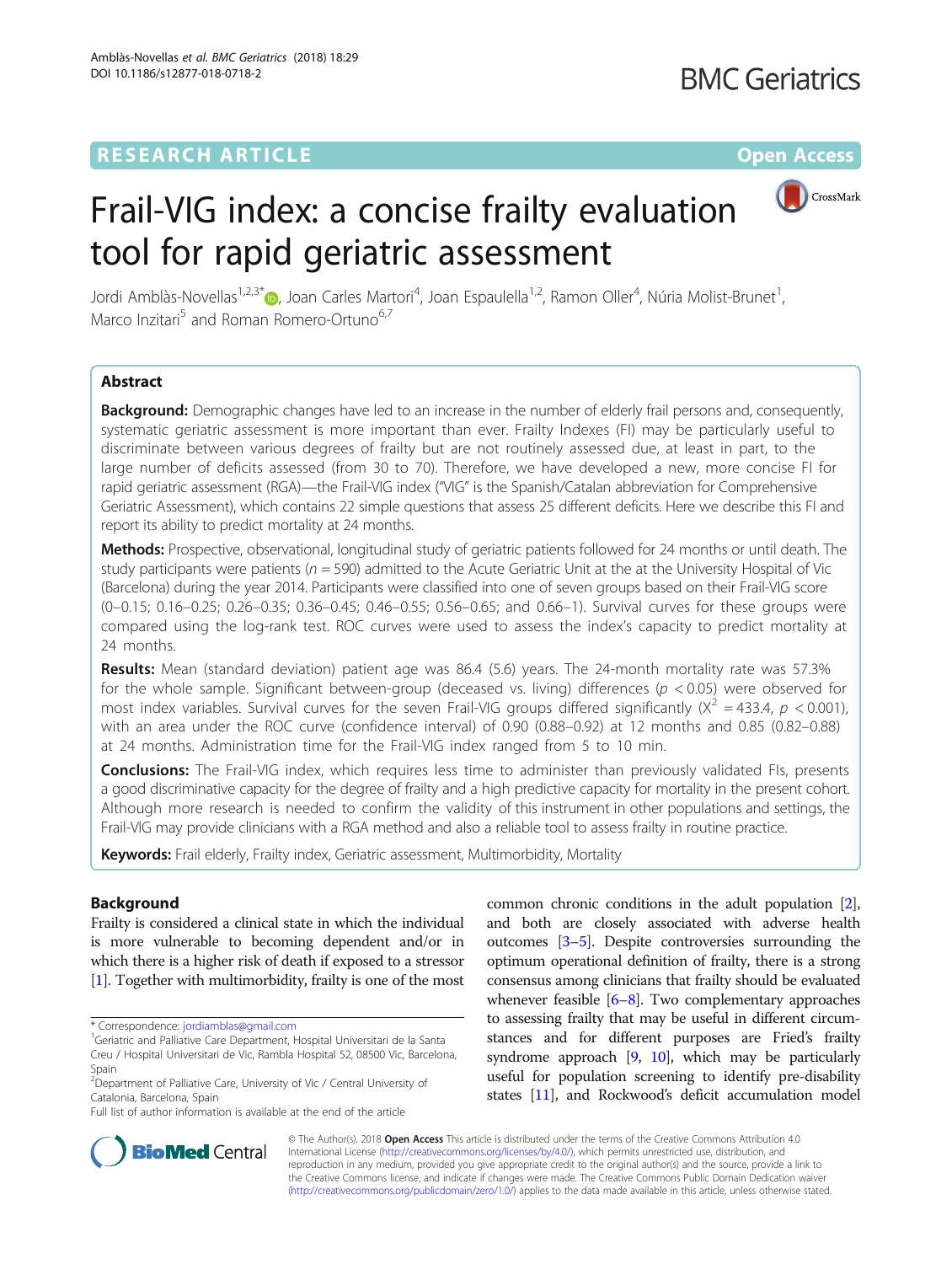[[12](#page-10-0)], which views frailty as a continuum, and which may be particularly useful to discriminate between various degrees of frailty [\[13\]](#page-10-0).

A wide variety of frailty indices (FIs) have been developed [\[3,](#page-9-0) [4](#page-9-0), [12,](#page-10-0) [14,](#page-10-0) [15](#page-10-0)] -with the main differences among them being the number of domains [[16\]](#page-10-0) and deficits assessed (from 30 to 70 deficits) [\[12\]](#page-10-0). In most FIs, the probability of dying increases exponentially as the rate of deficit accumulation increases [\[14](#page-10-0), [17](#page-10-0)–[20](#page-10-0)]. Current FIs assess frailty on a scale ranging from 0 to 1, with scores from 0.2  $[15]$  to 0.25  $[21]$  $[21]$  indicating frailty. A score of 0.7 is usually considered the cut-off point to indicate that homeostasis has reached its limit and thus any additional deficits would likely result in death [[16,](#page-10-0) [22](#page-10-0)]. The multidimensional nature of FIs is a characteristic that these instruments share with comprehensive geriatric assessment (CGA). Indeed, the close relation between FIs and CGA is not new: a study published in 2004 demonstrated that it was both clinically justified and operationally feasible to develop an FI based on geriatric assessment (FI-CGA) [\[23\]](#page-10-0).

Despite the growing number of elderly persons with multimorbidity and frailty [\[24](#page-10-0)–[26](#page-10-0)], which implies a need for healthcare providers to make geriatric assessment a routine part of healthcare delivery [\[27](#page-10-0)], the use of a complete CGA and/or FIs remain underutilized in many settings [[28\]](#page-10-0). One of the main reasons for this lack of widespread adoption, particularly in the context of acute care hospitals  $[29-32]$  $[29-32]$  $[29-32]$  $[29-32]$ , could be the amount of time needed to administer these instruments [[14](#page-10-0)]. In this context, and given the importance of performing a situational diagnosis/assessment of the degree of frailty as the starting point for individualized decision-making [\[33](#page-10-0)], newer, more pragmatic and faster multidimensional tools are needed [\[34\]](#page-10-0).

#### Aims

Based on the multidimensional approach of the CGA and inspired by the simplicity and potential universal applicability of the Rapid Geriatric Assessment (RGA) [\[34\]](#page-10-0), together with the known value of the FI methodology, we have developed a new FI called the "Frail-VIG index" (VIG is the Spanish/Catalan abbreviation for CGA). In the present observational study, we prospectively applied the Frail-VIG index to 590 patients admitted to the Acute Geriatric Unit (AGU) at the University Hospital of Vic (Barcelona, Spain) to determine the instrument's capacity to predict mortality at 24 months.

## Methods

#### Study design

This was a prospective, observational, longitudinal study.

#### Context and participants

The study was conducted at the University Hospital of Vic (Barcelona; Spain), a 200-bed acute care hospital covering a population area of 156,000 inhabitants. All patients admitted to the AGU during the year 2014 were included. Admission criteria to the AGU were: 1) age  $\ge$ 85 years; or 2) cognitive decline; or 3) the presence of advanced chronic conditions identified by the NECPAL (NECesidades PALiativas, in Spanish; Palliative Care Needs, in English) test [[35](#page-10-0)], a validated tool for the early diagnosis of the need for palliative care among individuals with limited life expectancy. No exclusion criteria were defined.

#### Design and evaluation of the frail-VIG index

To design the most pragmatic instrument possible, the Frail-VIG index was constructed using only variables recorded during the usual clinical evaluation process—as opposed to variables collected as part of an epidemiological study, which is how most other FIs were developed  $[12, 15, 18, 36, 37]$  $[12, 15, 18, 36, 37]$  $[12, 15, 18, 36, 37]$  $[12, 15, 18, 36, 37]$  $[12, 15, 18, 36, 37]$  $[12, 15, 18, 36, 37]$  $[12, 15, 18, 36, 37]$  $[12, 15, 18, 36, 37]$  $[12, 15, 18, 36, 37]$ . In our department, the original aim was to systematically perform a CGA for all patients; to achieve this, all health care professionals in the department agreed by consensus to create a checklist that included 40 multidimensional variables. Subsequently, given the need for a quantifiable RGA for decision-making at our acute care hospital  $[33]$ , a proposal was made to reduce the number of variables, prioritizing those variables with the strongest prognostic capacity for mortality [[38](#page-10-0)].

In the development of the Frail-VIG index, rather than comparing the index to a "gold standard" instrument, we sought to replicate the characteristics of a previously validated instrument [[3,](#page-9-0) [4,](#page-9-0) [12,](#page-10-0) [14,](#page-10-0) [15](#page-10-0)] and then we evaluated its predictive ability [[39\]](#page-10-0). Our development process focused on two main areas: 1) variable selection and construct development, and 2) demonstration of the predictive validity for mortality. The design of the Frail-VIG index has been previously described [\[40](#page-10-0)].

#### Variable selection and construct development

Published recommendations [\[15](#page-10-0)] suggest that all variables included in a FI must have the following characteristics: 1) prevalence of the variable must increase with age and be associated with health problems; 2) it should not saturate too early; 3) it should not be excessively prevalent (>80% of individuals  $\geq$  age 85) or rare  $(1\%)$ ; and 4) the variable should cover a range of systems and domains. To ensure the inclusion of variables from a content validation process, we used a multidimensional approach [[4\]](#page-9-0) in which we compared the number of variables from each domain relative to the total number of variables for the following five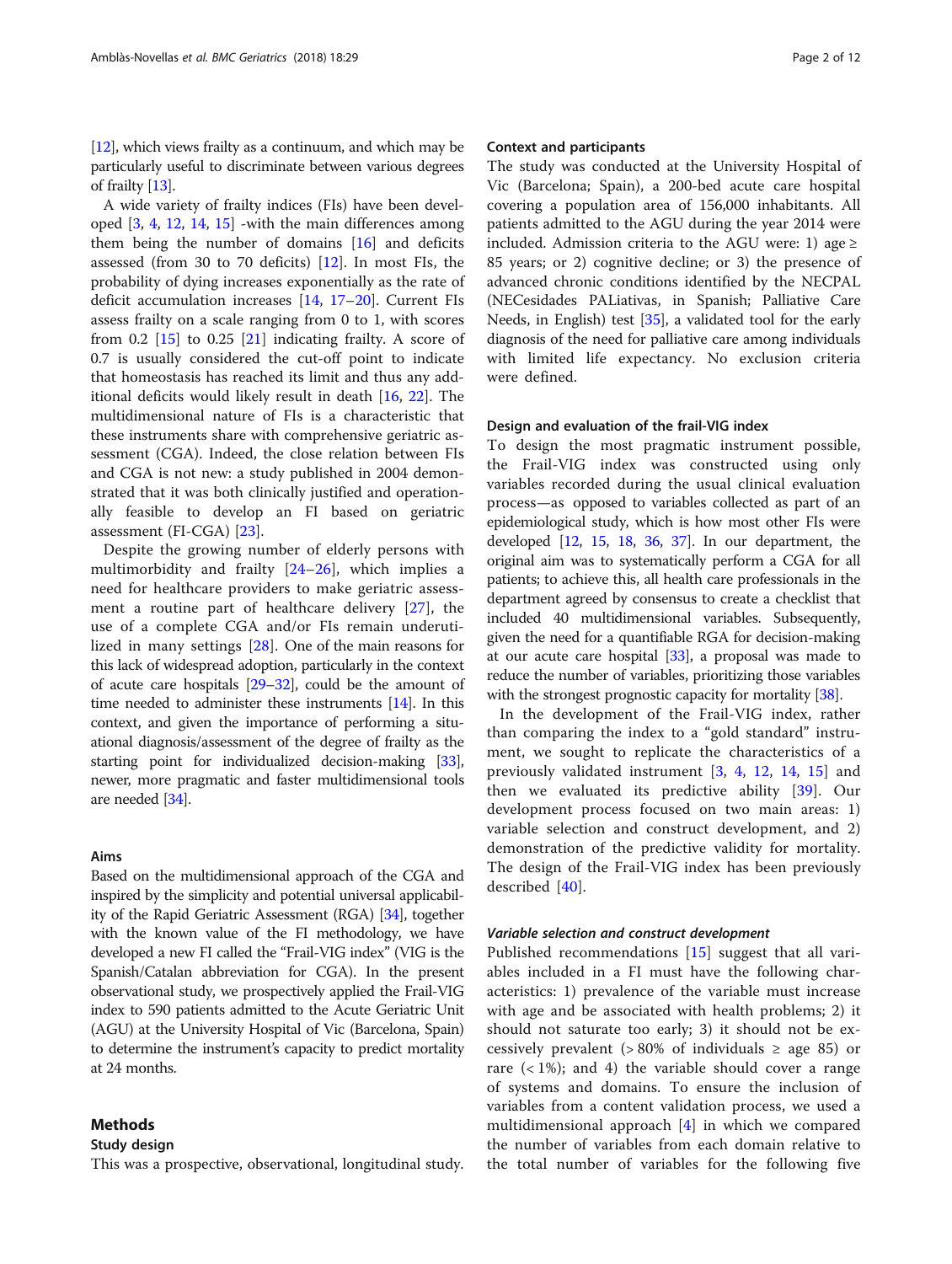|  | Page 3 |  |
|--|--------|--|
|  |        |  |

| Domain               |      | Variable                          | Description                                                                                                               |     | Points       |  |  |
|----------------------|------|-----------------------------------|---------------------------------------------------------------------------------------------------------------------------|-----|--------------|--|--|
|                      |      | Functional IADLs Money management | Needs help managing financial matters (bank, shops, restaurants)                                                          |     |              |  |  |
|                      |      |                                   |                                                                                                                           | No  | 0            |  |  |
|                      |      | Telephone use                     | Needs help using the telephone                                                                                            | Yes | 1            |  |  |
|                      |      |                                   |                                                                                                                           | No  | $\mathbf 0$  |  |  |
|                      |      | Medication                        | Needs assistance in preparing or administering medications                                                                | Yes | $\mathbf{1}$ |  |  |
|                      |      | management                        |                                                                                                                           | No  | $\mathbf 0$  |  |  |
|                      | ADLs | Barthel index (BI)                | No dependency ( $BI \geq 95$ )                                                                                            |     | 0            |  |  |
|                      |      |                                   | Mild-moderate dependency (BI 90-65)                                                                                       |     | 1            |  |  |
|                      |      |                                   | Moderate-severe dependency (BI 60-25)                                                                                     |     | 2            |  |  |
|                      |      |                                   | Absolute dependency ( $BI \leq 20$ )                                                                                      |     | 3            |  |  |
| Nutritional          |      | Malnutrition                      | Weight loss $\geq$ 5% in the last 6 months                                                                                | Yes | $\mathbf{1}$ |  |  |
|                      |      |                                   |                                                                                                                           | No  | $\mathbf 0$  |  |  |
| Cognitive            |      | Degree of cognitive               | No cognitive impairment                                                                                                   |     | 0            |  |  |
|                      |      | impairment                        | Mild-moderate cognitive impairment (equivalent to GDS $\leq$ 5)                                                           |     | 1            |  |  |
|                      |      |                                   | Severe-very severe cognitive impairment (equivalent to GDS $\geq$ 6)                                                      |     | 2            |  |  |
| Emotional            |      | Depressive syndrome               | Need for antidepressant medication                                                                                        | Yes | 1            |  |  |
|                      |      |                                   |                                                                                                                           | No  | $\mathbf 0$  |  |  |
|                      |      | Insomnia/anxiety                  | Frequent need for benzodiazepines or other psychiatric drugs with a sedative effect for                                   | Yes | 1            |  |  |
|                      |      |                                   | insomnia/anxiety                                                                                                          | No  | 0            |  |  |
| Social               |      | Social vulnerability              | Do health care professionals perceive the presence of social vulnerability?                                               | Yes | $\mathbf{1}$ |  |  |
|                      |      |                                   |                                                                                                                           | No  | 0            |  |  |
| Geriatric            |      | Delirium                          | Presence of delirium and/or behaviour disorder requiring antipsychotic drugs in the last                                  | Yes | 1            |  |  |
| syndromes            |      |                                   | 6 months.                                                                                                                 | No  | 0            |  |  |
|                      |      | Falls                             | In the last 6 months, $\geq$ falls or hospitalization due to a fall.                                                      | Yes | 1            |  |  |
|                      |      |                                   |                                                                                                                           | No  | 0            |  |  |
|                      |      | Ulcers                            | Presence of ulcer (pressure or vascular, any grade)                                                                       | Yes | $\mathbf{1}$ |  |  |
|                      |      |                                   |                                                                                                                           | No  | $\mathbf 0$  |  |  |
|                      |      | Polypharmacy                      | Taking $\geq$ 5 drugs                                                                                                     | Yes | $\mathbf{1}$ |  |  |
|                      |      |                                   |                                                                                                                           | No  | $\mathbf 0$  |  |  |
|                      |      | Dysphagia                         | Difficulty swallowing when eating or drinking? Presence of aspiration respiratory infections<br>during the last 6 months? | Yes | $\mathbf{1}$ |  |  |
|                      |      |                                   |                                                                                                                           | No  | 0            |  |  |
| Severe symptoms Pain |      |                                   | Need for ≥ 2 conventional analgesics and/or strong opioids for pain control                                               | Yes |              |  |  |
|                      |      |                                   |                                                                                                                           | No  | 0            |  |  |
|                      |      | Dyspnea                           | Basal dyspnea impeding the ability to leave the house and/or opioids are frequently needed                                | Yes | $\mathbf{1}$ |  |  |
|                      |      |                                   |                                                                                                                           | No  | 0            |  |  |
| Diseases $(+)$       |      | Cancer                            | Active cancer                                                                                                             | Yes | 1            |  |  |
|                      |      |                                   |                                                                                                                           | No  | 0            |  |  |
|                      |      | Respiratory                       | Presence of any type of chronic respiratory disease (COPD, restrictive lung disease)                                      | Yes | $\mathbf{1}$ |  |  |
|                      |      |                                   |                                                                                                                           | No  | 0            |  |  |
|                      |      | Cardiac                           | Presence of any type of chronic heart disease (heart failure, ischemic cardiomyopathy,<br>arrhythmia)                     | Yes | 1            |  |  |
|                      |      |                                   |                                                                                                                           | No  | 0            |  |  |

(ischemic or hemorrhagic).

<span id="page-2-0"></span>Table 1 Description and characteristics of the Frail-VIG index

Neurological **Presence of any type of neurodegenerative** disease (Parkinson, ALS,...) or a history of stroke Yes No 0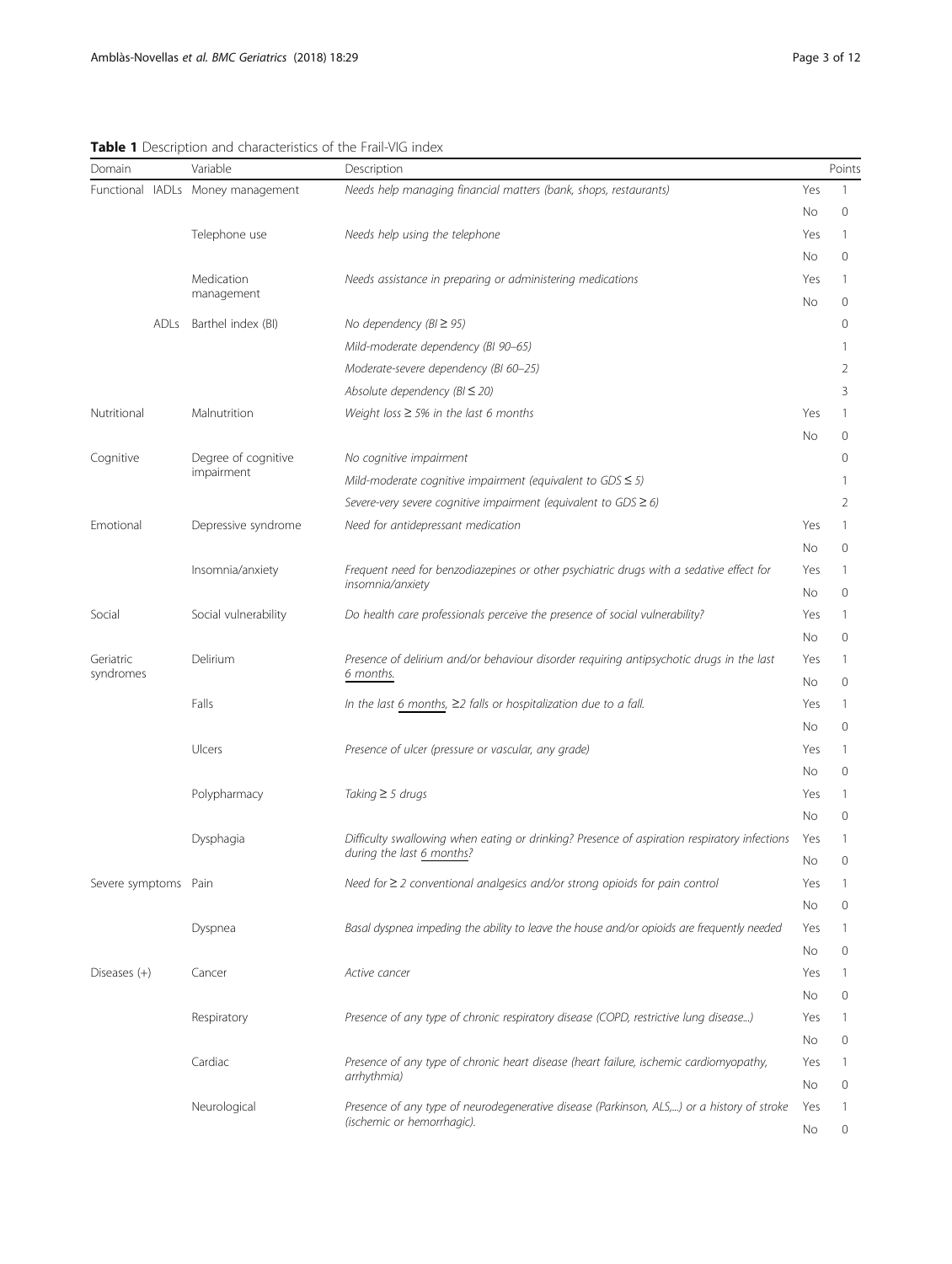Table 1 Description and characteristics of the Frail-VIG index (Continued)

| Domain | Variable  | Description                                                                                                                                   |                     | Points  |
|--------|-----------|-----------------------------------------------------------------------------------------------------------------------------------------------|---------------------|---------|
|        | Digestive | Presence of any type of chronic digestive disease<br>(chronic liver disease, cirrhosis, chronic<br>pancreatitis, inflammatory bowel disease,) | Yes<br>No.          |         |
|        | Renal     | Presence of chronic renal failure (GFR $<$ 60)                                                                                                | Yes                 |         |
|        |           |                                                                                                                                               | <b>No</b>           |         |
|        |           |                                                                                                                                               | Frail-VIG index $=$ | X<br>25 |

ADLs Basic Activities of Daily Living, IAVDs Instrumental Activities of Daily Living, ALS amyotrophic lateral sclerosis. COPD Chronic Obstructive Pulmonary Disease. GFR Glomerular Filtration Rate, GDS Global Deterioration Scale. (+) two point are scored if the patient presents criteria for advanced chronic illness on the NECPAL test (Annex 2; available at: [http://ico.gencat.cat/web/.content/minisite/ico/professionals/documents/qualy/arxius/NECPAL-3.0-ENGLISH\\_full-version.pdf\)](http://ico.gencat.cat/web/.content/minisite/ico/professionals/documents/qualy/arxius/NECPAL-3.0-ENGLISH_full-version.pdf)

validated FIs and/or multidimensional prognostic tools: the CSHA-FI<sup>70</sup> (Original Canadian Study of Health and Aging–Frailty Index)  $[12]$  $[12]$  $[12]$ , the CSHA-FI<sup>40</sup> (Searle version of Canadian Study of Health and Aging–Frailty Index) [[15](#page-10-0)], the FI-CGA [[23](#page-10-0)], the SHARE-FI (Survey of Health, Ageing and Retirement in Europe-Frailty Index) [\[41\]](#page-10-0), and the MPI (Multidimensional Prognostic Index) [[42](#page-10-0)] (Additional file [1\)](#page-9-0). It is also advisable that the proportion of missing data be  $\langle 5\% |43|$ .

Theoretically, all FIs should include a minimum number of functional deficits (ranging from 30 to 40) to maintain their predictive capacity [[15\]](#page-10-0); however, by selecting variables according to severity and progression criteria [[33\]](#page-10-0) and grouping some of these together (especially on the functional and cognitive domains), we were able to limit the Frail-VIG index to only 22 questions assessing 25 deficits. Like other FIs, the Frail-VIG index is obtained by dividing the accumulated deficits by the total number of potential deficits, for a score ranging from 0.0 (no deficits) to 1.0 (all possible deficits).

Other requirements for the Frail-VIG index was that it meet or exceed the characteristics of existing FIs [\[4](#page-9-0), [16\]](#page-10-0) in terms of the submaximal limit for the FI score (99% of individuals with an FI < 0.7) [[16,](#page-10-0) [22](#page-10-0)] and the asymmetric distribution density of FI scores [[44\]](#page-10-0), and that the score be closely correlated with mortality [[14,](#page-10-0) [17](#page-10-0)].

#### Predictive validity

In order to demonstrate the predictive validity of the index, the study design included a two-year follow-up period. We determined final outcomes (living, deceased, or lost to follow up) at month 24 using only data information systems via the Shared Medical Record in Catalonia (HC3) [[45](#page-10-0)], an electronic database accessible to all healthcare providers in Catalonia that allows for healthcare professionals to reliably determine whether the patient is "active" (alive) or deceased (including date of death).

#### Variables and data sources

The variables included in Frail-VIG index are shown in Table [1](#page-2-0). These variables evaluate the following domains: money, telephone and medication management—all of which are common instrumental activities of daily living (ADL); weight loss  $\geq 5\%$  in the last 6 months is considered a marker of nutritional worsening; emotional markers include the presence of depressive syndrome or insomnia/ anxiety; the subjective perception of social vulnerability by the health care team is considered an indicator for the social domain. The following geriatric syndromes are assessed: delirium, falls, polypharmacy, and dysphagia. Symptoms with severity criteria include pain and dyspnea. Finally, the presence of chronic diseases (cancer, respiratory, cardiac, neurological, digestive, and renal disease) are also recorded.

In the calculation of the Frail-VIG, binary variables are scored as "0 points" (no deficit) or "1 point" (presence of the deficit), with the exception of advanced chronic illness (defined according to the NECPAL criteria; see Additional file [2](#page-9-0)), which was scored as 2 points. For ordinal variables, the Frail-VIG uses the well-accepted cut-off points used in routine clinical practice for the Barthel Index (BI), which is used to assess basic ADLs, categorized according to the Saha criteria [[46\]](#page-10-0) and Reisberg's Global Deterioration Scale (GDS), which assesses cognitive impairment, categorizing patients into one of 3 groups  $[47]$  $[47]$ .

To prevent intercurrent illnesses (that is, the conditions that led to hospitalization) from influencing the Frail-VIG score, the index score identifies only the patient's baseline condition (that is,  $\geq 1$  month before hospitalization and/or prior to onset of the clinical process leading to hospital admission). This information is collected on the patient's first day in the hospital by interview (patient and/or family) to obtain a full medical history and/or by checking the medical record to determine current prescriptions.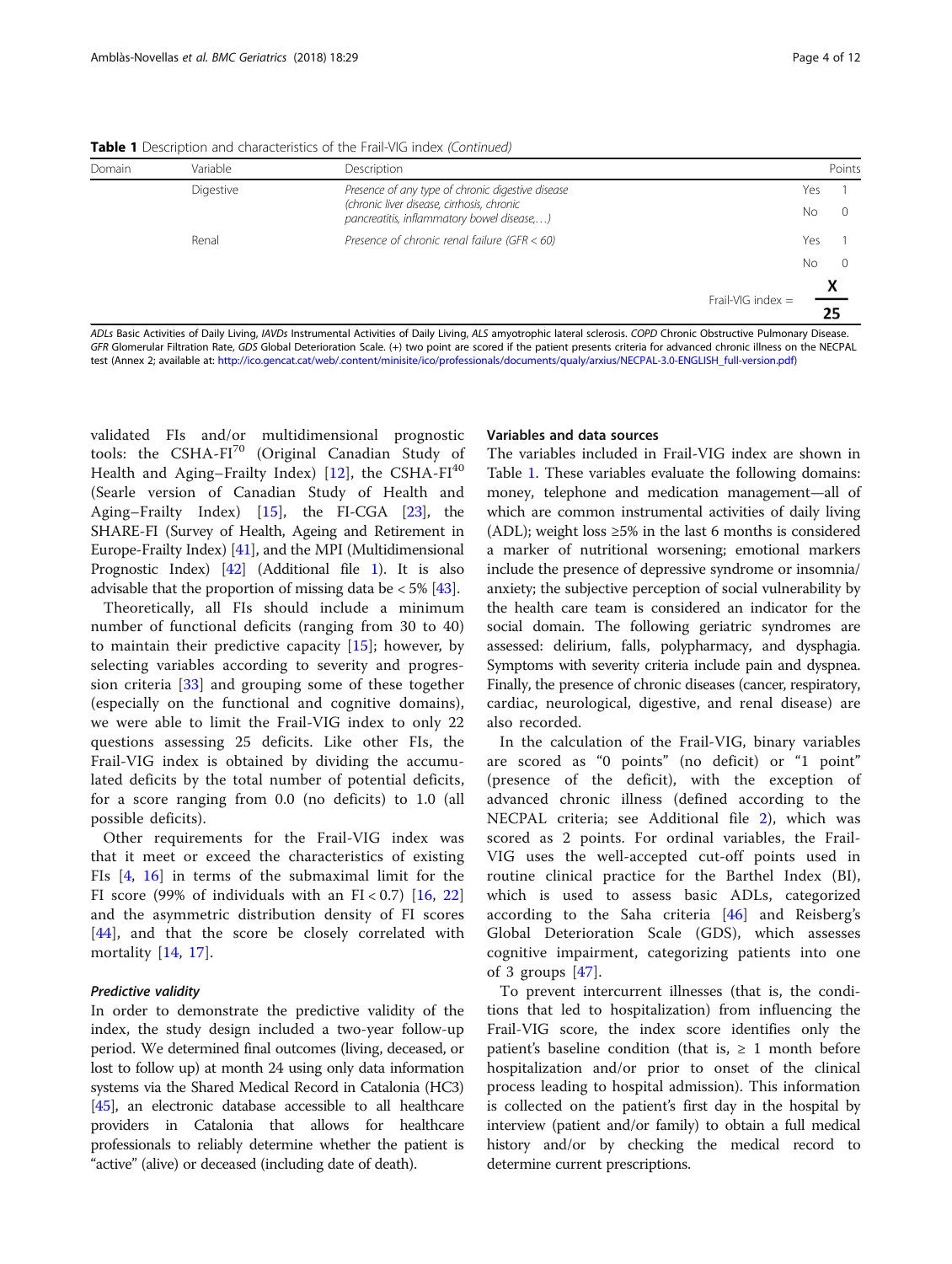<span id="page-4-0"></span>

| Table 2 Descriptive results for the whole sample and comparative outcomes between surviving vs. non-surviving patients |  |  |  |
|------------------------------------------------------------------------------------------------------------------------|--|--|--|
|------------------------------------------------------------------------------------------------------------------------|--|--|--|

| Variable                    |                            | Total ( $n = 590$ ) | Death during the 24-month follow up | $p$ -value        |         |
|-----------------------------|----------------------------|---------------------|-------------------------------------|-------------------|---------|
|                             |                            |                     | Yes ( $n = 338$ )                   | No $(n = 252)$    |         |
| Mean age (years)            |                            | $86.39 (+/-5.58)$   | $86.55 (+/-5.76)$                   | $86.17 (+/-5.34)$ | 0.420   |
| Sex                         | Men                        | 251 (42.5%)         | 160 (63.7%)                         | 91 (36.3%)        | 0.006   |
|                             | Women                      | 339 (57.5%)         | 178 (52.5%)                         | 161 (47.5%)       |         |
| Advanced chronic disease    | Yes                        | 260 (44.1%)         | 220 (84.6%)                         | 40(15.4%)         | < 0.001 |
|                             | <b>No</b>                  | 330 (55.9%)         | 118 (35.8%)                         | 212 (64.25%)      |         |
| Length of hospital stay     | Mean days                  | $5.88 (+/-3.26)$    | $5.88(+/-3.36)$                     | $5.33(+/-3.12)$   | 0.982   |
| Destination after discharge | Home                       | 135 (22.9%)         | 59 (43.7%)                          | 76 (56.3%)        | < 0.001 |
|                             | Residence                  | 81 (13.7%)          | 45 (55.6%)                          | 36 (44.4%)        |         |
|                             | Intermediate care facility | 321 (54.4%)         | 181 (56.4%)                         | 140 (43.6%)       |         |
|                             | Death                      | 53 (9%)             |                                     |                   |         |
| <b>IADLs</b>                | $(0-1-2-3)$                | $0.85 (+/-1.15)$    | 0.53                                | 1.27              | < 0.001 |
| ADLs                        | Mean Barthel index         | $62.81 (+/-29.71)$  | 57.26                               | 70.24             | < 0.001 |
| Malnurition                 |                            | 190 (32.2%)         | 175 (92.1%)                         | 15 (7.9%)         | < 0.001 |
| Cognitive Impairment        | None                       | 231 (39.2%)         | 112 (48.5%)                         | 119 (51.5%)       | < 0.001 |
|                             | Mild/Moderate              | 257 (43.6%)         | 154 (59.9%)                         | 103 (40.1%)       |         |
|                             | Severe                     | 102 (17.3%)         | 72 (70.6%)                          | 30 (29.4%)        |         |
| <b>Emotional Status</b>     | Euthymic mood              | 306 (51.9%)         | 175 (57.2%)                         | 131 (42.8%)       | 0.166   |
|                             | Depressive syndrome        | 251 (42.5%)         | 139 (55.4%)                         | 112 (44.6%)       |         |
|                             | Not evaluable              | 33 (5.6%)           | 24 (72.7%)                          | 9(27.3%)          |         |
|                             | Insomnia                   | 337 (63.9%)         | 214 (63.5%)                         | 123 (36.5%)       | < 0.001 |
| Social Vulnerability        |                            | 19 (3.2%)           | 14 (73.7%)                          | 5(26.3%)          | 0.142   |
| Geriatric Syndromes         | Delirium                   | 334 (56.6%)         | 220 (65.9%)                         | 114 (34.1%)       | < 0.001 |
|                             | Falls                      | 348 (59%)           | 197 (56.6%)                         | 151 (43.4%)       | 0.689   |
|                             | Ulcers                     | 76 (12.9%)          | 64 (84.2%)                          | 12 (15.8%)        | < 0.001 |
|                             | Polypharmacy               | 474 (80.3%)         | 288 (60.8%)                         | 186 (39.2%)       | 0.001   |
|                             | Dysphagia                  | 255 (43.2%)         | 205 (80.4%)                         | 50 (19.6%)        | < 0.001 |
| Severe Symptoms             | Pain                       | 146 (24.7%)         | 103 (70.5%)                         | 43 (29.5%)        | < 0.001 |
|                             | Dyspnea                    | 69 (11.7%)          | 59 (85.5%)                          | 10 (14.5%)        | < 0.001 |
| Chronic Diseases            | Cancer                     | 87 (14.7%)          | 73 (83.9%)                          | 14 (16.1%)        | < 0.001 |
|                             | Respiratory                | 164 (27.8%)         | 107 (65.2%)                         | 57 (34.8%)        | 0.015   |
|                             | Cardiac                    | 352 (59.7%)         | 233 (66.2%)                         | 119 (33.8%)       | < 0.001 |
|                             | Neurological               | 155 (26.8%)         | 93 (60.0%)                          | 62 (40.0%)        | 0.427   |
|                             | Digestive                  | 68 (11.5%)          | 53 (77.9%)                          | 15 (22.1%)        | < 0.001 |
|                             | Renal                      | 291 (49.3%)         | 208 (71.5%)                         | 83 (28.5%)        | < 0.001 |

ADLs Basic Activities of Daily Living, IADLs Instrumental Activities of Daily Living

## Statistical methods

Descriptive statistics of the variables were calculated using the SPSS software program (IBM; Chicago, IL; USA). Statistical significance ( $p < 0.05$ ) with 95% confidence intervals was obtained by comparing mean values (for quantitative variables) and percentages (for qualitative variables).

Survival estimates were obtained for the 24-month follow-up. The survival analysis was performed using the Survival, pROC, and RMS packages from the R project (<https://www.r-project.org>). Survival curves were computed according to the Frail-VIG index scores, grouping these according to predefined criteria before the analysis into seven interval ranges (0–0.15, 0.16–0.25, 0.26–0.35, 0.36–0.45, 0.46–0.55, 0.56–0.65, and 0.66–1), and then the survival curves were compared via the log-rank test. The ROC curves were analysed to determine the predictive capacity of the Frail-VIG index.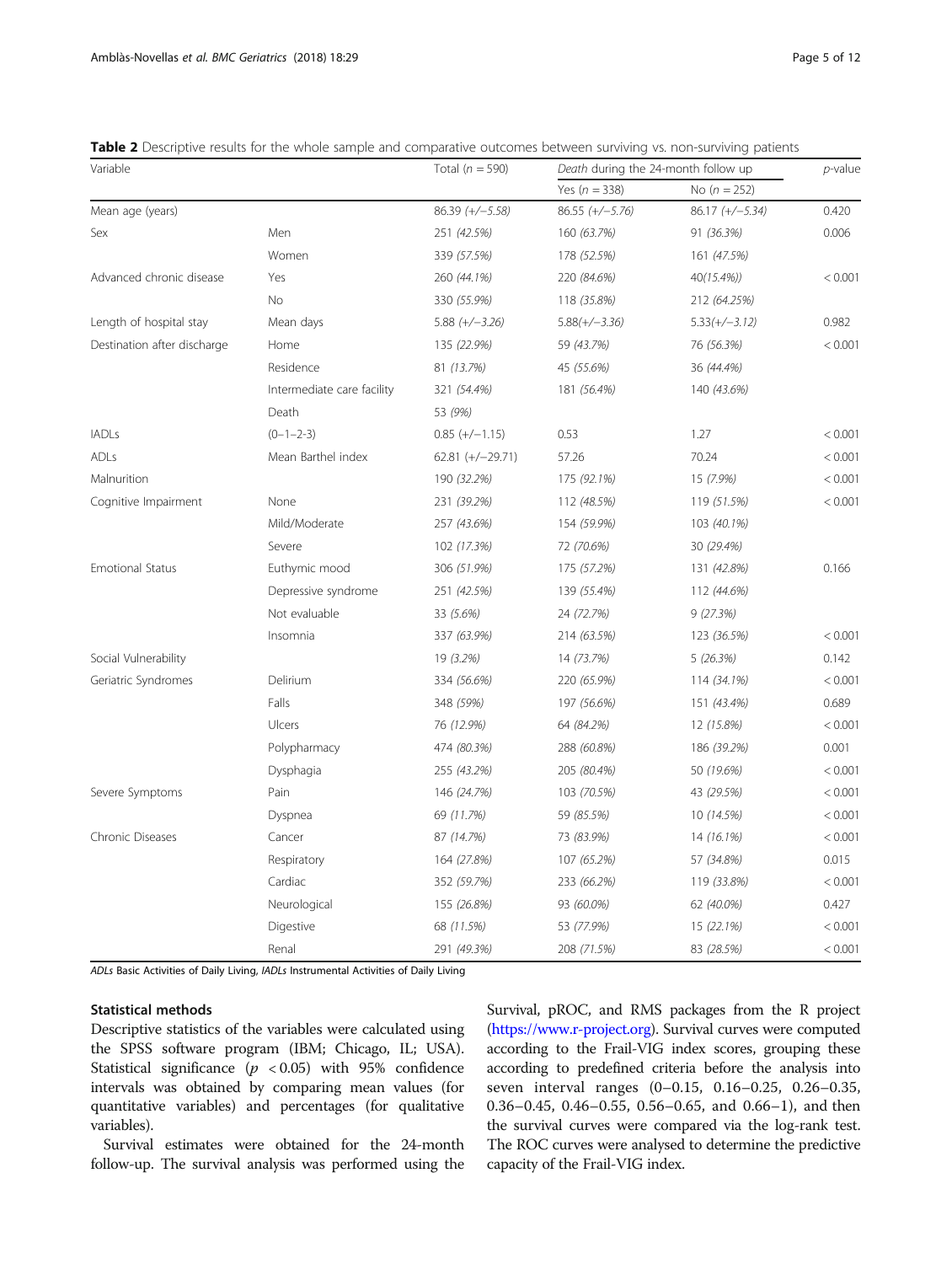#### Results

#### Cohort description and analysis of the variables

A total of 590 patients were included. Mean (standard deviation; SD) patient age was 86.4 (5.6) years. Women comprised 57.5% ( $n = 339$ ) of the sample. Most (83.9%) of the patients admitted to the AGU were frail (Frail-VIG index score > 0.25). Fifty-three patients (8.9%) died during hospitalization. No missing values were observed for any of the study variables. Table [2](#page-4-0) shows the descriptive results for the study variables.

### Variable selection and results of construct evaluation

The deficits included in the Frail-VIG index are those commonly associated with age and adverse health outcomes and these deficits were carefully selected to represent the main domains to be assessed (see Additional file [1](#page-9-0)).

The prevalence rate for each variable was < 80% (except for polypharmacy, which was exactly 80%) and none could be considered rare  $\left($  < 1%). Although the prevalence for some variables—for example, polypharmacy—was high, none of these variables are universal, even in 85-year old patients [[48](#page-10-0)]. The overall construct validation process [[4](#page-9-0)] shows that the distribution of variables by domain (as a percentage of the overall index) was similar to other validated FIs (see Additional file [1](#page-9-0)). Despite the high mean age of this population cohort and the large percentage of individuals presenting with advanced chronic conditions, the submaximal limit (0.7) for FI scores was maintained (that is, the Frail-VIG index was < 0.7 in 99.3% of patients). The distribution of scores on the Frail-VIG index tended towards asymmetry (asymmetry coefficient, 0.37) (Fig. 1).

#### Mortality at 24 months

The cohort was followed for 24 months or until death, whichever came first. At 24 months, the mortality rate was 57.3% ( $n = 338$ ). None of the patients were lost to follow up. Table [2](#page-4-0) shows differences in mortality rates for each individual study variable. The mortality rate increased progressively in line with higher Frail-VIG scores (Fig. [2\)](#page-6-0), especially at the 12 month follow up (Fig. [2;](#page-6-0) panel A).

We evaluated the correlation between mortality and the Frail-VIG index by means of the log-rank test (Fig. [3](#page-7-0)), comparing the seven different survival curves based on the score intervals described in the statistical analysis section above. Highly significant differences were observed between the various range intervals ( $X^2 = 433.4$ ,  $p < 0.0001$ ). Table [3](#page-7-0) shows the number of individuals in each frailty index category who had died at 24 months of follow-up.

On the ROC curve analysis, the area under the curve (AUC) values at 3, 6, 9, 12 and 24 months were, respectively, as follows: 0.87 (range, 0.84–0.90), 0.88 (0.85–0.91), 0.89 (0.87–0.92), 0.9 (0.88–0.92), and 0.85 (0.82–0.88) (Additional file [3](#page-9-0)). The optimal cut-off point was 0.46 in all cases, revealing a better performance (as measured by the Youden index) at 12 months (0.62), with a sensitivity and specificity of 0.80 and 0.83, respectively (Additional file [4\)](#page-9-0).

According to the participating clinicians, administration time for the Frail-VIG index ranged from 5 to 10 min.

## **Discussion**

#### Key results

At the 24 month follow-up, we found statistically significant differences ( $p < 0.05$ ) between the two groups (living vs. deceased) for most of the Frail-VIG variables, a finding that confirms the index's discriminative capacity. The only variables that were not statistically significant were 1) social vulnerability—likely due to the limited number of patients with social vulnerability (19 patients; 3.2%), 2) emotional status (although there were significant differences [p 0.016] at the 12-month follow up), and 3) falls (probably because we did not differentiate between severe and non-severe falls).

These results, which met the previously-specified internal validation criteria, support the validity of the Frail-VIG index [\[16](#page-10-0), [44](#page-10-0)]. All criteria were fully met, both in terms of the variables included and with regard to the construct's validation criteria.

The strong correlation between the Frail-VIG index score and mortality was consistent with published data [[14,](#page-10-0) [17\]](#page-10-0). The 12- and 24-month AUC were 0.90 and 0.85, respectively, demonstrating that the Frail-VIG index offers a better prognostic capacity than other previously published FIs (whose AUCs range from 0.6 to 0.8) [\[4,](#page-9-0) [14,](#page-10-0) [49,](#page-10-0) [50](#page-10-0)]. A study conducted by Pilotto et al. evaluated several different FIs [\[51](#page-10-0)] in a group of hospitalized patients (20 Italian geriatric units;  $n = 2033$ ), reporting a 12-month AUC of 0.69 for the FI-SOF

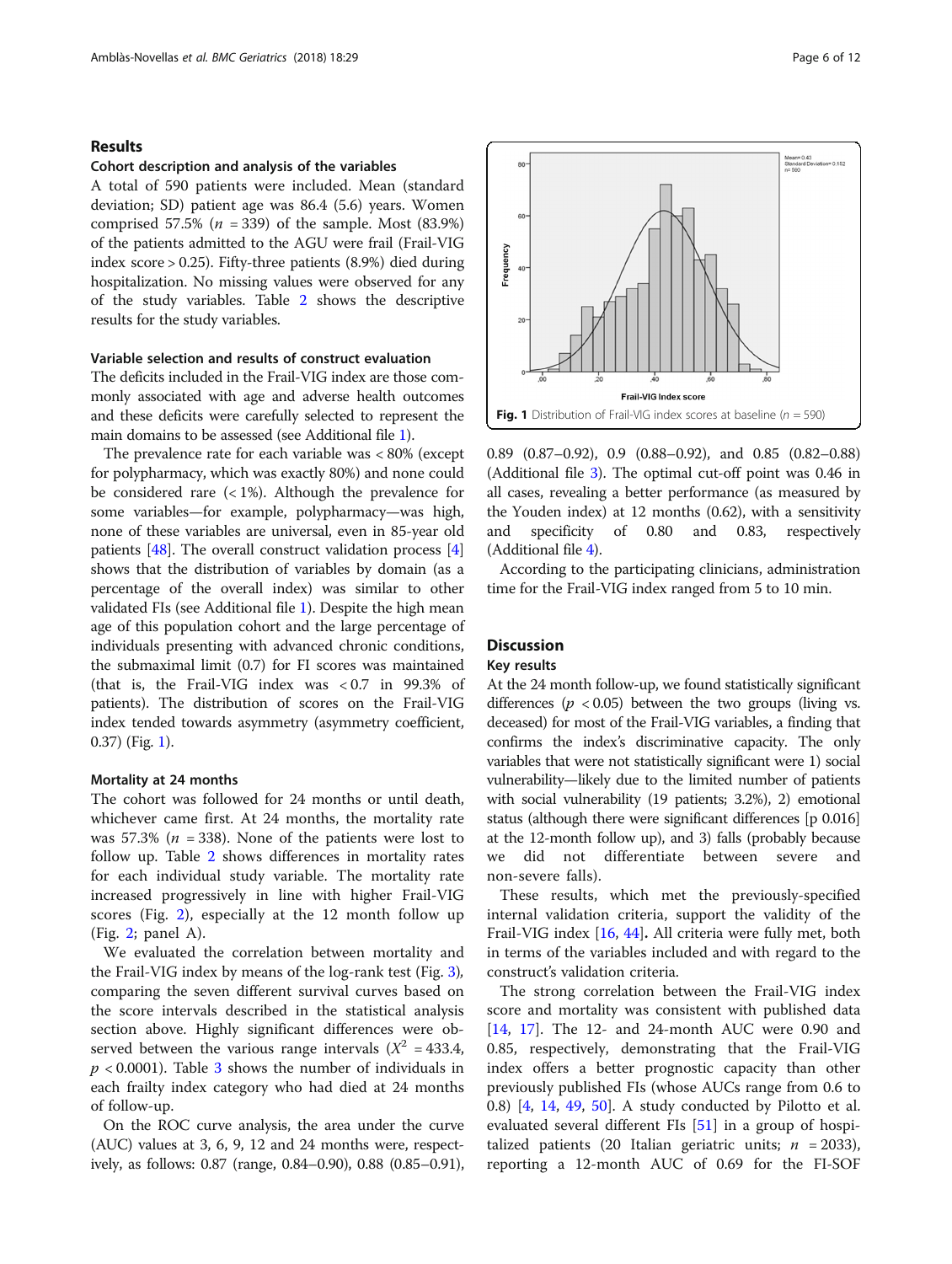<span id="page-6-0"></span>

(Frailty Index-Study of Osteoporotic Fractures) [[52](#page-11-0)], 0.73 for the CSHA- $FI^{70}$ , 0.73 for the FI-CGA, and 0.75 for the MPI. A study by Ritt et al. involving 307 hospitalized inpatients in an AGU in Erlangen (Germany) compared the predictive capacity of 3 different FIs based on CGA, finding an AUC at 6 months that ranged from 0.77 to 0.84 [\[53](#page-11-0)].

Although the excellent predictive capacity of the Frail-VIG index may seem surprising, we believe that the following factors may have positively influenced our results: (1) The characteristics of the instrument itself, which incorporates only those variables that are routinely used in conventional CGAs. Moreover, most of

these variables are good predictors of mortality, as evidenced by the statistically significant differences between the two groups (alive vs. deceased) for practically all of the individual variables included in the index (Table [2](#page-4-0)). (2) There were no missing data from the baseline data due to the systematic data collection processes during routine clinical practice of the health care team. Similarly, no data were missing during follow up thanks to the reliability of the "Shared Medical Record" system in Catalonia (HC3). (3) The instrument was administered by a small group of professionals with extensive expertise in geriatric assessment. Although the questionnaire is both short and simple (containing only basic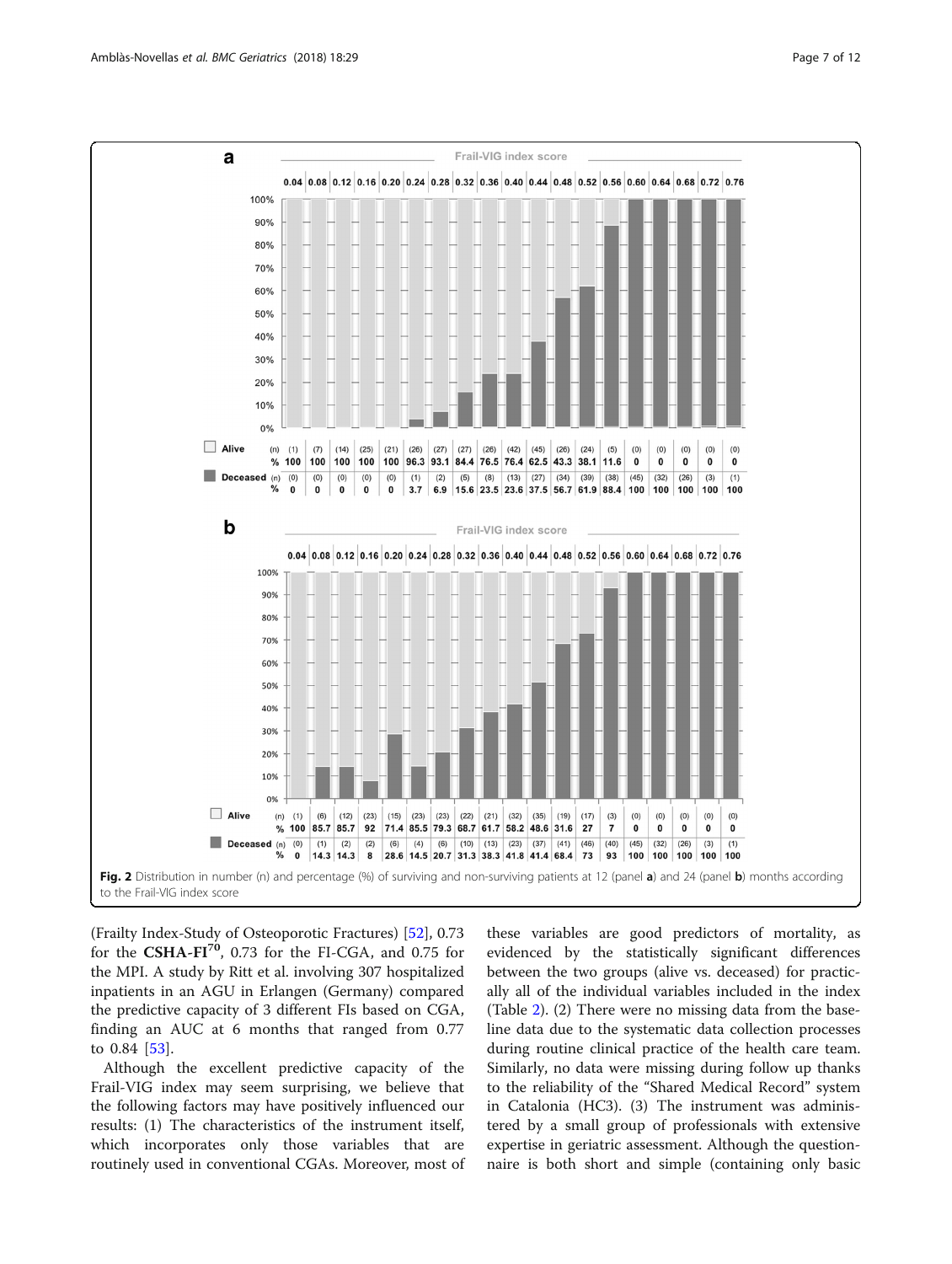<span id="page-7-0"></span>

questions with dichotomous response options), we do not know if administration of this instrument by untrained staff or in other settings could lead to different results; nor do we have any data on possible interobserver variability. (4) We cannot rule out the possibility of selection bias caused by the AGU admission criteria, which could have led us to select a population with high mortality rates. (5) The intercurrent process that led to hospital admission may have affected the final mortality results, potentially increasing specifically the mortality rate in those patients who were the most frail prior to admission.

When we compared the results at the 12 and 24 month follow up periods, we found that the prognostic accuracy of the index tends to decrease over time (Fig. 3, Table 3 and Additional files [3](#page-9-0) and [4\)](#page-9-0). The most plausible explanation for this finding is the dynamic nature of frailty [[54\]](#page-11-0): the Frail-VIG index score for each patient reflects a static vision of reality; that is, it indicates the patient's status only at the time of data collection. However, given the patient profile of this cohort (elderly patients with high multimorbidity rates), it is logical to expect that these patients will continue to accumulate deficits during the follow up period, thus increasing their Frail-VIG index score; this would also explain 24 month mortality in individuals whose initial Frail-VIG score  $( $0.25$ ) did not indicate the presence of the$ 

Administration of the Frail-VIG index does not preclude the use of the CGA for systematic multidimensional assessment [[55](#page-11-0)], but instead offers the advantage of a RGA: only 5–10 min of time are needed to complete the Frail-VIG; by contrast, the CSHA-FI<sup>70</sup> [\[12\]](#page-10-0) requires around 20–30 min [\[21\]](#page-10-0) and the FI-CGA [[23](#page-10-0)] about 25 min [[56](#page-11-0)].

#### Utility of the frail-VIG index

Although more studies will be needed to confirm the benefits of using FIs to assess geriatric patients, we believe the Frail-VIG index to be a valuable tool:

- (1)The index can accurately discriminate between frail and non-frail patients. The fact that more than 80% of the patients admitted to the AGU—a unit specifically designed for frail patients—are, in fact, frail, supports the appropriateness of the unit's admission criteria.
- (2)The Frail-VIG index score assesses the degree of frailty as a continuous variable. This can help clinicians make an accurate situational diagnosis  $[31]$  $[31]$  $[31]$ : the ability to determine the patient's approximate biological age (degree of frailty) relative to his/her chronological age,

| Table 3 People alive and deceased at 12 and 24 months follow-up in each frailty index category |  |  |
|------------------------------------------------------------------------------------------------|--|--|
|------------------------------------------------------------------------------------------------|--|--|

| Frail-VIG index category  |              | $0.1(0 - 0.15)$ |      |      |      | $0.2$ (0.16–0.25) $0.3$ (0.26–0.35) $0.4$ (0.36–0.45) $0.5$ (0.46–0.55) $0.6$ (0.56–0.65) |      | 0.7 (0.66–1) | Tota |
|---------------------------|--------------|-----------------|------|------|------|-------------------------------------------------------------------------------------------|------|--------------|------|
| 12 months Follow-up Alive |              | 22              | 72   | 54   | 113  | 50                                                                                        |      | 0            | 316  |
|                           | Deceased     | $\Omega$        |      |      | 48   | 73                                                                                        | 115  | 30           | 274  |
|                           | Deceased (%) | - 0             | 1.4  | 11.4 | 45.3 | 70.7                                                                                      | 97.5 | 100          | 46.4 |
| 24 months Follow-up       | Alive        | 19              | 61   | 45   | 88   | 36                                                                                        | 3    | 0            | 252  |
|                           | Deceased     | 3               | 12   | 16   | 73   | 87                                                                                        | 117  | 30           | 338  |
|                           | Deceased (%) | 13.6            | 16.4 | 26.2 | 45.3 | 70.7                                                                                      | 97.5 | 100          | 57.3 |
| Total                     |              | 22              | 73   | 61   | 161  | 123                                                                                       | 120  | 30           | 590  |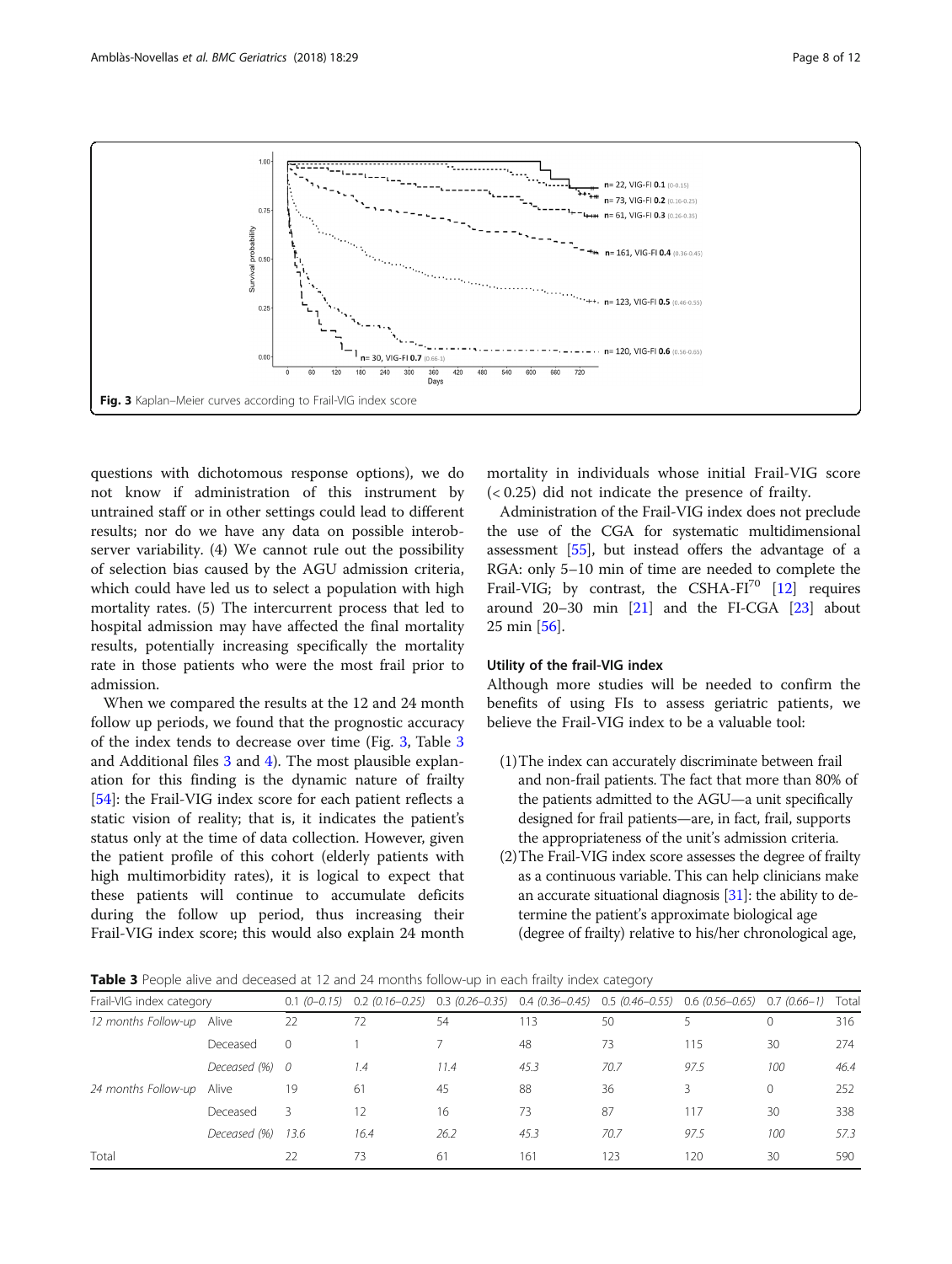can be particularly relevant when selecting or adjusting the treatment to develop an appropriate therapeutic plan. For instance, identifying advanced, progressive frailty (after potentially reversible causes have been ruled out), helps in analysing the risk/benefit of aggressive interventions. Conversely, assessing the degree of frailty can also be useful in decision-making for patients at risk of undertreatment who, though having fair reserve, could be denied additional diagnostic efforts or specific therapeutic interventions due to age. Frailty assessment using FIs allow us to reduce uncertainty by providing better understanding on the patient's overall situation, helping to improve the dialogue between the patient, family and health care professionals in regards to expectations and objectives in the shared decision-making process (Fig. 4).

(3)Related to the previous point, quantification of the degree of frailty by means of the Frail-VIG index could facilitate the creation of a common reference for communication with health care professionals in other specialities. In addition, this could potentially allow clinicians to monitor the results of any interventions. Finally, quantification could be highly valuable in patient care and for research purposes [\[18](#page-10-0)].

#### Study limitations and next steps

The data described here should be interpreted with caution given that our cohort is not representative of the general

## population. An important limitation of the present study is that the Frail-VIG index has not been validated by comparing it to other instruments in the same cohort, nor compared to other variables (for example, institutionalization or use of resources). Additional studies are required to assess the reliability and reproducibility of this index in other settings and populations. Some study variables were obtained by reviewing the patient's medications without confirming the suitability of the prescription and/or dose for the patient's condition; this approach to obtaining certain variables may have biased the study outcomes. Assessment of certain variables (for example, social needs) needs to be improved to increase the reliability and accuracy of the tool. Finally, although the professionals agreed about the time needed to administer the instrument (that is, more than 5 min but less than 10 min), we did not systematically measure (using a timer) these data.

Finally, the next steps in the development of the Frail-VIG index are the following: (1) validate the instrument in an independent cohort, in other settings and distinct populations; (2) demonstrate its applicability and utility for professionals in routine clinical practice; and (3) as with most FIs, the true challenge is to demonstrate whether the routine, systematic use of this tool actually improves the health outcomes of the patients in the "triple aim" framework [[57](#page-11-0)].

## Conclusions

The Frail-VIG index was developed to facilitate frailty assessment during routine clinical practice in order to

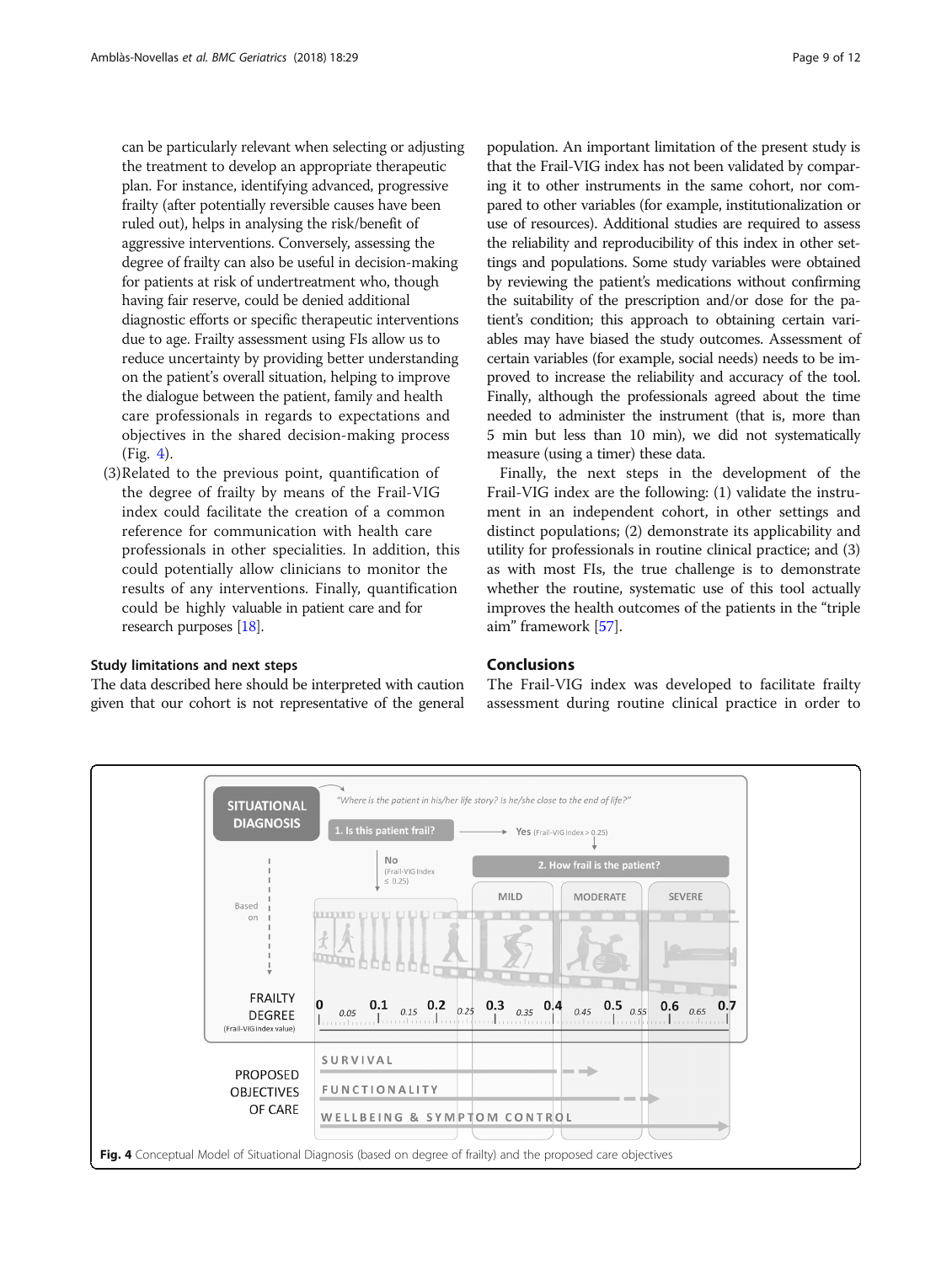<span id="page-9-0"></span>improve the management of at-risk patients. The main benefits of the Frail-VIG index are its simplicity—22 simple, dichotomous questions to assess 25 different deficits—and short administration time (5 to 10 min), which allows physicians' to incorporate frailty assessment into the overall evaluation of elderly patients. Perhaps more importantly, the Frail-VIG index can reliably discriminate between different degrees of frailty (up to seven categories in the present study) and can accurately predict 12- and 24-month mortality. The results of the current study support the use of the Frail-VIG index in routine clinical practice. Additional research is needed to confirm its validity in a wider range of populations.

## Additional files

[Additional file 1:](dx.doi.org/10.1186/s12877-018-0718-2) Percentage of variables by domain versus the other four validated frailty indices. The distribution of variables by domain (as a percentage of the overall index) was similar to other validated FIs: the Original Canadian Study of Health and Aging – Frailty Index (CSHA-FI<sup>70</sup>), the Searle version of Canadian Study of Health and Aging – Frailty Index (CSHA-FI<sup>40</sup>), the Frailty Index based on Comprehensive Geriatric Assessment (FI-CGA) and the SHARE-Frailty Index (SHARE-FI). However, the Frail-VIG showed a higher weighting of geriatric syndromes and symptoms and a lower weighting for the functional domain; it should be noted that the Frail-VIG is the only index to include the social domain. (DOCX 14 kb)

[Additional file 2:](dx.doi.org/10.1186/s12877-018-0718-2) Specific NECPAL severity criteria / progression / advanced disease. Severity and/or progression criteria for advanced chronic illness (oncological, pulmonary, cardiovascular, neurological, hepatobiliary-digestive, kidney) defined in the NECPAL test. Abbreviations: FEV1: forced expiratory volume in 1 s. VC: Vital Capacity; DLCO: Diffusion capacity for carbon monoxide; NYHA: New York Hearth Association. EF: Ejection Fraction; PAH: Pulmonary Arterial Hypertension; PAPs: pulmonary artery pressure; GFR: glomerular filtration rate; MS: multiple sclerosis; ALS: amyotrophic lateral sclerosis. (DOCX 15 kb)

[Additional file 3:](dx.doi.org/10.1186/s12877-018-0718-2) ROC curves. (Panel A) Area Under the Curve (AUC) at 3, 6, 9, 12, and 24 months. (Panel B) Changes in the AUC over the course of the follow-up period. This shows how the AUC tends to increase up to month 12 after which the prognostic accuracy begins to decline until month 24. (TIFF 700 kb)

[Additional file 4:](dx.doi.org/10.1186/s12877-018-0718-2) Area Under the Curve (AUC), optimal cut-off point of the Frail-VIG index related to the sensitivity and specificity and Youden's index at 3, 6, 9, 12, and 24 months. The optimal cut-off point is 0.46 in all cases, with the best performance according to Youden's index observed at 12 months (0.62), with a sensitivity and specificity of 0.80 and 0.83, respectively. (DOCX 14 kb)

#### Abbreviations

ADLs: Basic Activities of Daily Living; AGU: Acute Geriatric Unit; ALS: amyotrophic lateral sclerosis; AUC: Area Under the Curve; CGA: Comprehensive Geriatric Assessment; COPD: Chronic Obstructive<br>Pulmonary Disease; CSHA-FI<sup>40</sup>: Searle version of Canadian Study of Health and Aging – Frailty Index; CSHA-FI<sup>70</sup>: Original Canadian Study of Health and Aging – Frailty Index; FI: Frailty Index; FI-CGA: Frailty Index based on Comprehensive Geriatric Assessment; FI-SOF: Frailty Index-Study of Osteoporotic Fractures; GDS: Global Deterioration Scale; GFR: Glomerular Filtration Rate; IAVDs: Instrumental Activities of Daily Living; MPI: Multidimensional Prognostic Index; RGA: Rapid Geriatric Assessment; SHARE-FI: Survey of Health, Ageing and Retirement in Europe-Frailty Index

#### Acknowledgments

We are grateful to Nadina Latorre for her work in following-up patient mortality. We also thank all the professionals who helped with data collection:

Anna Torné, Mariona Espaulella, Meritxell Feliu, Teresa Méndez, Christian Ruiz, Gerard Corominas, and Anna Ribera. We wish to thank Bradley Londres for his valuable assistance in editing and improving the manuscript.

#### Funding

No external funding sources were required.

#### Availability of data and materials

The anonymised datasets analysed during the current study are available from the corresponding author on reasonable request.

#### Authors' contributions

JAN, JCM, JE and NMB were responsible for the conception and design of the study. JAN and NMB coordinated and substantially contributed to the data collection. JCC and RO performed the statistical analysis. All authors (JAN, JE, JCM, RO, NMB, MI and RRO) were involved in interpretation of data. JAN wrote the initial draft of the manuscript and all of the other authors (JE, JCM, RO, NMB, MI and RRO) revised the manuscript critically for important intellectual content. All authors (JAN, JE, JCM, RO, NMB, MI and RRO) have provided final approval of the version of the manuscript submitted for publication. All authors (JAN, JE, JCM, RO, NMB, MI and RRO) agree to be accountable for all aspects of the work.

#### Ethics approval and consent to participate

The study protocol was approved by the Ethics Committee of the University Hospital of Vic (2,014,850 PR80). All patients enrolled in the study provided written informed consent for participation or, if this was not possible due to advanced dementia situation (GDS  $\geq$  6), by close family relatives. This study was conducted according to the guidelines of the Declaration of Helsinki.

#### Consent for publication

Not applicable. The manuscript contains no individual person's identifiable data.

#### Competing interests

The authors report no conflicts of interest. RRO is a member of the editorial board of BMC Geriatrics. The authors alone are responsible for the content and writing of the paper.

#### Publisher's Note

Springer Nature remains neutral with regard to jurisdictional claims in published maps and institutional affiliations.

#### Author details

<sup>1</sup>Geriatric and Palliative Care Department, Hospital Universitari de la Santa Creu / Hospital Universitari de Vic, Rambla Hospital 52, 08500 Vic, Barcelona, Spain. <sup>2</sup> Department of Palliative Care, University of Vic / Central University of Catalonia, Barcelona, Spain. <sup>3</sup> Programme for the Prevention and Care of Patients with Chronic Conditions, Department of Health, Government of Catalonia, Barcelona, Spain. <sup>4</sup> Data Analysis and Modeling Research Group. Department of Economics and Business, University of Vic / Central University of Catalonia, Barcelona, Spain. <sup>5</sup>Parc Sanitari Pere Virgili. Universitat Autònoma de Barcelona, Barcelona, Spain. <sup>6</sup>Department of Medicine for the Elderly, Addenbrooke's Hospital, Cambridge, UK. <sup>7</sup>Department of Public Health and Primary Care, Clinical Gerontology Unit, University of Cambridge, Cambridge, UK.

#### Received: 10 October 2017 Accepted: 14 January 2018 Published online: 26 January 2018

#### References

- 1. Moorhouse P, Rockwood K, Morley JE, Vellas B, Abellan van Kan G, Anker SD, et al. Frailty consensus: a call to action. J Am Med Dir Assoc. 2013;14(6): 392–7.
- 2. Harrison JK, Clegg A, Conroy SP, Young J. Managing frailty as a long-term condition. Age Ageing. 2015;44(5):732–5.
- 3. Clegg A, Young J, Iliffe S, Rikkert MO, Rockwood K. Frailty in elderly people. Lancet. 2013;381:752–62.
- 4. Theou O, Brothers TD, Mitnitski A, Rockwood K. Operationalization of frailty using eight commonly used scales and comparison of their ability to predict all-cause mortality. J Am Geriatr Soc. 2013;61(9):1537–51.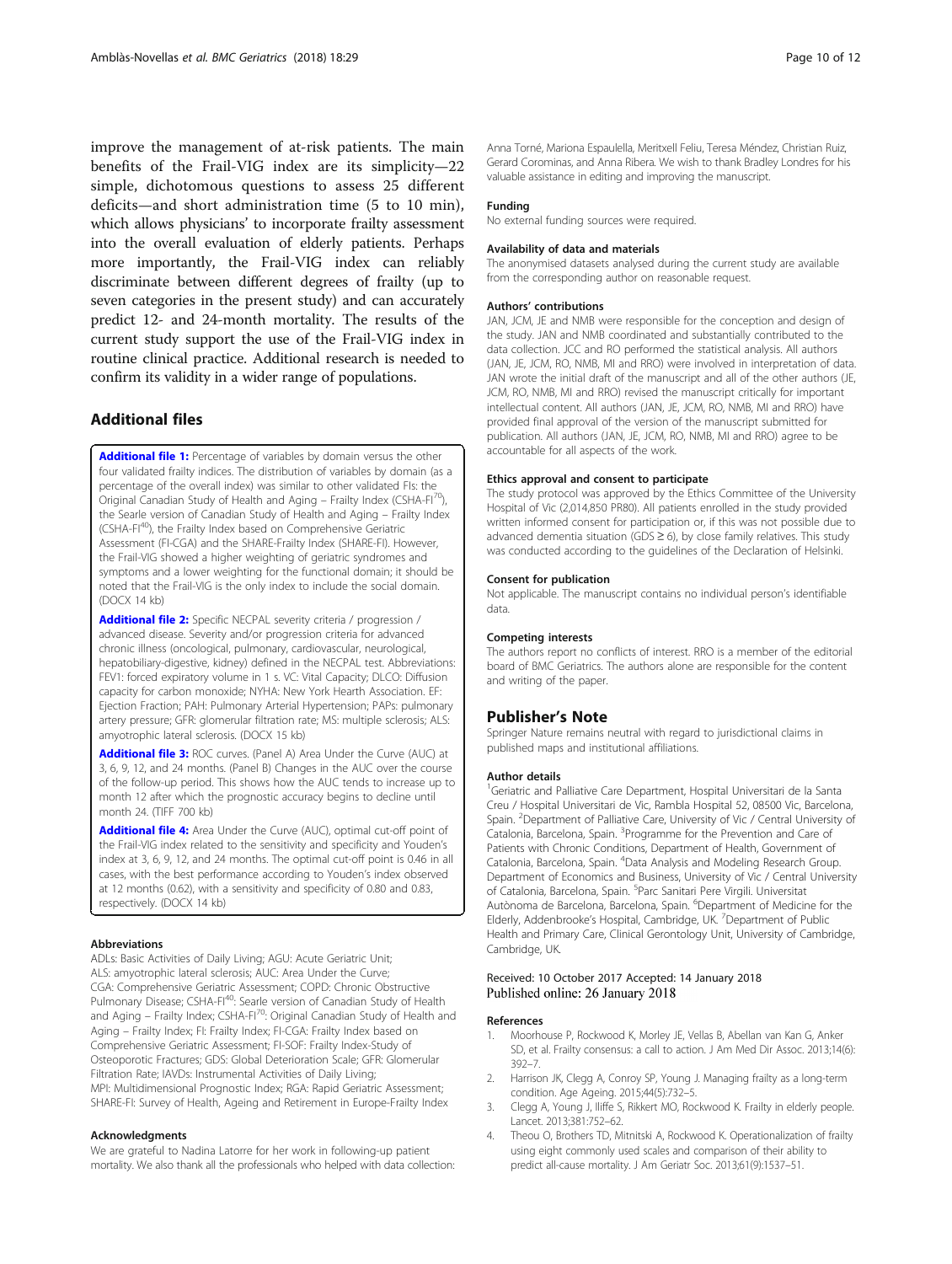- <span id="page-10-0"></span>5. Ravindrarajah R, Lee DM, Pye SR, Gielen E, Boonen S, Vanderschueren D, et al. The ability of three different models of frailty to predict all-cause mortality: results from the European male aging study (EMAS). Arch Gerontol Geriatr. 2013;57(3):360–8.
- 6. Rodríguez-Mañas L, Féart C, Mann G, Viña J, Chatterji S, Chodzko-Zajko W, et al. Searching for an operational definition of frailty: a delphi method based consensus statement. The frailty operative definitionconsensus conference project. J Gerontol A Biol Sci Med Sci. 2013;68:62–7.
- 7. Cesari M, Prince M, Thiyagarajan JA, De Carvalho IA, Bernabei R, Chan P, et al. Frailty: an emerging public health priority. J Am Med Dir Assoc. 2016 Mar 1;17(3):188–92.
- 8. Hubbard RE, Story DA. Patient frailty: the elephant in the operating room. Anaesthesia. 2014;69(Suppl 1):26–34.
- 9. Cesari M, Gambassi G, van Kan GA, Vellas B. The frailty phenotype and the frailty index: different instruments for different purposes. Age Ageing. 2014; 43(1):10–2.
- 10. Blodgett J, Theou O, Kirkland S, Andreou P, Rockwood K. Frailty in NHANES: comparing the frailty index and phenotype. Arch Gerontol Geriatr. 2015; 60(3):464–70.
- 11. Fried LP, Tangen CM, Walston J, Newman AB, Hirsch C, Gottdiener J, et al. Frailty in older adults: evidence for a phenotype. J Gerontol A Biol Sci Med Sci. 2001;56(3):M146–56.
- 12. Rockwood K, Song X, MacKnight C, Bergman H, Hogan DB, McDowell I, et al. A global clinical measure of fitness and frailty in elderly people. CMAJ. 2005;173(5):9–13.
- 13. Armstrong JJ, Stolee P, Hirdes JP, Poss JW, Examining three frailty conceptualizations in their ability to predict negative outcomes for homecare clients. Age Ageing. 2010;39(6):755–8.
- 14. Malmstrom TK, Miller DK, Morley JE. A comparison of four frailty models. J Am Geriatr Soc. 2014;62(4):721–6.
- 15. Searle S, Mitnitski A, Gahbauer E, Gill TM, Rockwood K. A standard procedure for creating a frailty index. BMC Geriatr. 2008;8:24.
- 16. Rockwood K, Mitnitski A. Frailty defined by deficit accumulation and geriatric medicine defined by frailty. Clin Geriatr Med. 2011;27(1):17–26.
- 17. Mitnitski AB, Mogilner AJ, MacKnight C, Rockwood K. The mortality rate as a function of accumulated deficits in a frailty index. Mech Ageing Dev. 2002; 123(11):1457–60.
- 18. Romero-Ortuno R, Kenny RA. The frailty index in Europeans: association with age and mortality. Age Ageing. 2012;41(5):684–9.
- 19. Shi J, Song X, Yu P, Tang Z, Mitnitski A, Fang X, et al. Analysis of frailty and survival from late middle age in the Beijing longitudinal study of aging. BMC Geriatr. 2011;11:17.
- 20. Drubbel I, de Wit NJ, Bleijenberg N, Eijkemans RJC, Schuurmans MJ, Numans ME. Prediction of adverse health outcomes in older people using a frailty index based on routine primary care data. J Gerontol A Biol Sci Med Sci. 2013;68(3):301–8.
- 21. Dent E, Kowal P, Hoogendijk EO. Frailty measurement in research and clinical practice: a review. Eur J Intern Med. 2016 Jun;31:3–10.
- 22. Rockwood K, Mitnitski A. Limits to deficit accumulation in elderly people. Mech Age Dev. 2006;127(5):494–6.
- 23. Jones DM, Song X, Rockwood K. Operationalizing a frailty index from a standardized comprehensive geriatric assessment. J Am Geriatr Soc. 2004; 52(11):1929–33.
- 24. Busse R, Blümel M, Scheller-Kreinsen D, Zentner A. Tackling chronic disease in Europe: Strategies, interventions and challenges. 2010. [http://](http://www.euro.who.int/__data/assets/pdf_file/0008/96632/E93736.pdf) [www.euro.who.int/\\_\\_data/assets/pdf\\_file/0008/96632/E93736.pdf](http://www.euro.who.int/__data/assets/pdf_file/0008/96632/E93736.pdf). Accessed 4 Dec 2017.
- 25. United Nations Department of Economic and Social Affairs (DESA). Population prospects for the twenty-first century: the 2010 United Nations projections. Popul Dev Rev. 2011;37:407–11.
- 26. United Nations D of E and SAPD, United Nations, Department of Economic and Social Affairs PD. World Population Ageing 2013. 2013. [http://www.un.org/en/development/desa/population/publications/pdf/](http://www.un.org/en/development/desa/population/publications/pdf/ageing/WorldPopulationAgeing2013.pdf) [ageing/WorldPopulationAgeing2013.pdf.](http://www.un.org/en/development/desa/population/publications/pdf/ageing/WorldPopulationAgeing2013.pdf) Accessed 18 Nov 2017.
- 27. World Health Organisation. Global Strategy and Action Plan on Ageing and Health. 2015. [http://www.who.int/mediacentre/factsheets/fs404/en/](http://www.who.int/mediacentre/factsheets/fs404/en). Accessed 18 Nov 2017.
- 28. Morley MBJE, Little DOMO, Berg-Weger M. Rapid geriatric assessment: a tool for primary care physicians. J Am Med Dir Assoc. 2017;18(3):195–9.
- 29. Hall DE, Arya S, Schmid KK, Carlson MA, Lavedan P, Bailey TL, et al. Association of a Frailty Screening Initiative with Postoperative Survival at 30, 180, and 365 days. JAMA Surg. 2017;152(3):233–40.
- 30. Hubbard RE, Peel NM, Samanta M, Gray LC, Mitnitski A, Rockwood K. Frailty status at admission to hospital predicts multiple adverse outcomes. Age Ageing. 2017;46(5):801–6.
- 31. Eamer G, Gibson JA, Gillis C, Hsu AT, Krawczyk M, Macdonald E, et al. Surgical frailty assessment : a missed opportunity. BMC Anesthesiol. 2017;17:99.
- 32. British Geriatrics Society. Fit for Frailty. Part 1. 2014. [http://www.bgs.org.uk/](http://www.bgs.org.uk/campaigns/fff/fff2_full.pdf) [campaigns/fff/fff2\\_full.pdf.](http://www.bgs.org.uk/campaigns/fff/fff2_full.pdf) Accessed 1 Feb 2017.
- 33. Amblàs-Novellas J, Espaulella J, Rexach L, Fontecha B, Inzitari M, Blay C, et al. Frailty, severity, progression and shared decision-making: a pragmatic framework for the challenge of clinical complexity at the end of life. Eur Geriatr Med. 2015;6(2):189–94.
- 34. Morley JE, Adams EV. Rapid geriatric assessment. J Am Med Dir Assoc. 2015; 16(10):808–12.
- 35. Gómez-Batiste X, Martínez-Muñoz M, Blay C, Amblàs-Novellas J, Vila L, Costa X, et al. Prevalence and characteristics of patients with advanced chronic conditions in need of palliative care in the general population: a cross-sectional study. Palliat Med. 2014;28(4):302–11.
- 36. Brosseau A-A, Dent E, Hubbard R, Melady D, Émond M, Mercier É, et al. Identification of older adults with frailty in the emergency department using a frailty index: results from a multinational study. Age Ageing. 2017;20:1–7.
- 37. Hoogendijk EO, Theou O, Rockwood K, Onwuteaka-Philipsen BD, Deeg DJH, Huisman M. Development and validation of a frailty index in the longitudinal aging study Amsterdam. Aging Clin Exp Res. 2017;29(5):927–33.
- 38. Amblàs-Novellas J, Murray SA, Espaulella J, Martori J, Oller R, Martínez-Muñoz M, et al. Identifying patients with advanced chronic conditions for a progressive palliative care approach: a cross-sectional study of indicators related to end-of-life trajectories. BMJ Open. 2016;6(9):e012340.
- 39. Streiner DL, Norman GR. Health measurement scales: a practical guide to their development and use. 5th ed. Oxford University Press; 2014.
- 40. Amblàs-Novellas J, Martori J, Molist Brunet N, Oller R, Gomez-Batiste X, Espaulella J. Índice Frágil-VIG: diseño y evaluación de un Índice de Fragilidad basado en la Valoración Integral Geriátrica. Rev Esp Geriatr Gerontol. 2016;52(3):119–27.
- 41. Romero-ortuno R, Walsh CD, Lawlor BA, Kenny RA. A frailty instrument for primary care : findings from the survey of health, ageing and retirement in Europe ( SHARE ). BMC Geriatr. 2010;10:57.
- 42. Pilotto A, Ferrucci L, Franceschi M, Ambrosio LPD, Cascavilla L, Paris F, et al. Development and validation of a multidimensional prognostic index for one-year mortality from comprehensive geriatric assessment in hospitalized older patients. Rejuvenation Res. 2008;11(1):151–61.
- 43. Song X, Mitnitski A, Rockwood K. Prevalence and 10-year outcomes of frailty in older adults in relation to deficit accumulation. J Am Geriatr Soc. 2010 Apr;58(4):681–7.
- 44. Kulminski A, Yashin A, Arbeev K, Akushevich I, Ukraintseva S, Land K, et al. Cumulative index of health disorders as an indicator of aging-associated processes in the elderly: results from analyses of the National Long Term Care Survey. Mech Ageing Dev. 2007;128(3):250–8.
- 45. HC3 Shared Medical Record in Catalonia. 2017. [http://www.ticsalut.cat/](http://www.ticsalut.cat/media/upload//arxius/ticSalutHC3ang.pdf) [media/upload//arxius/ticSalutHC3ang.pdf](http://www.ticsalut.cat/media/upload//arxius/ticSalutHC3ang.pdf). Accessed 20 Nov 2017.
- 46. Shah S, Vanclay F, Cooper B. Improving the sensitivity of the Barthel index for stroke rehabilitation. J Clin Epidemiol. 1989;42(8):703–9.
- 47. Reisberg B, Ferris SH, De Leon MJ, Crook T. The global deterioration scale for assessment of primary degenerative dementia. Am J Psychiatry. 1982; 139(9):1136–9.
- 48. Moorhouse P, Rockwood K. Frailty and its quantitative clinical evaluation. J R Coll Physicians Edinb. 2012;42(4):333–40.
- 49. Hogan DB, Freiheit EA, Strain LA, Patten SB, Schmaltz HN, Rolfson D, et al. Comparing frailty measures in their ability to predict adverse outcome among older residents of assisted living. BMC Geriatr. 2012;12:56.
- 50. Peña FG, Theou O, Wallace L, Brothers TD, Gill TM, Gahbauer EA, et al. Comparison of alternate scoring of variables on the performance of the frailty index. BMC Geriatr. 2014;14:25.
- 51. Pilotto A, Rengo F, Marchionni N, Sancarlo D, Fontana A, Panza F, et al. Comparing the prognostic accuracy for all-cause mortality of frailty instruments: a multicentre 1-year follow-up in hospitalized older patients. PLoS One. 2012;7(1):e29090.